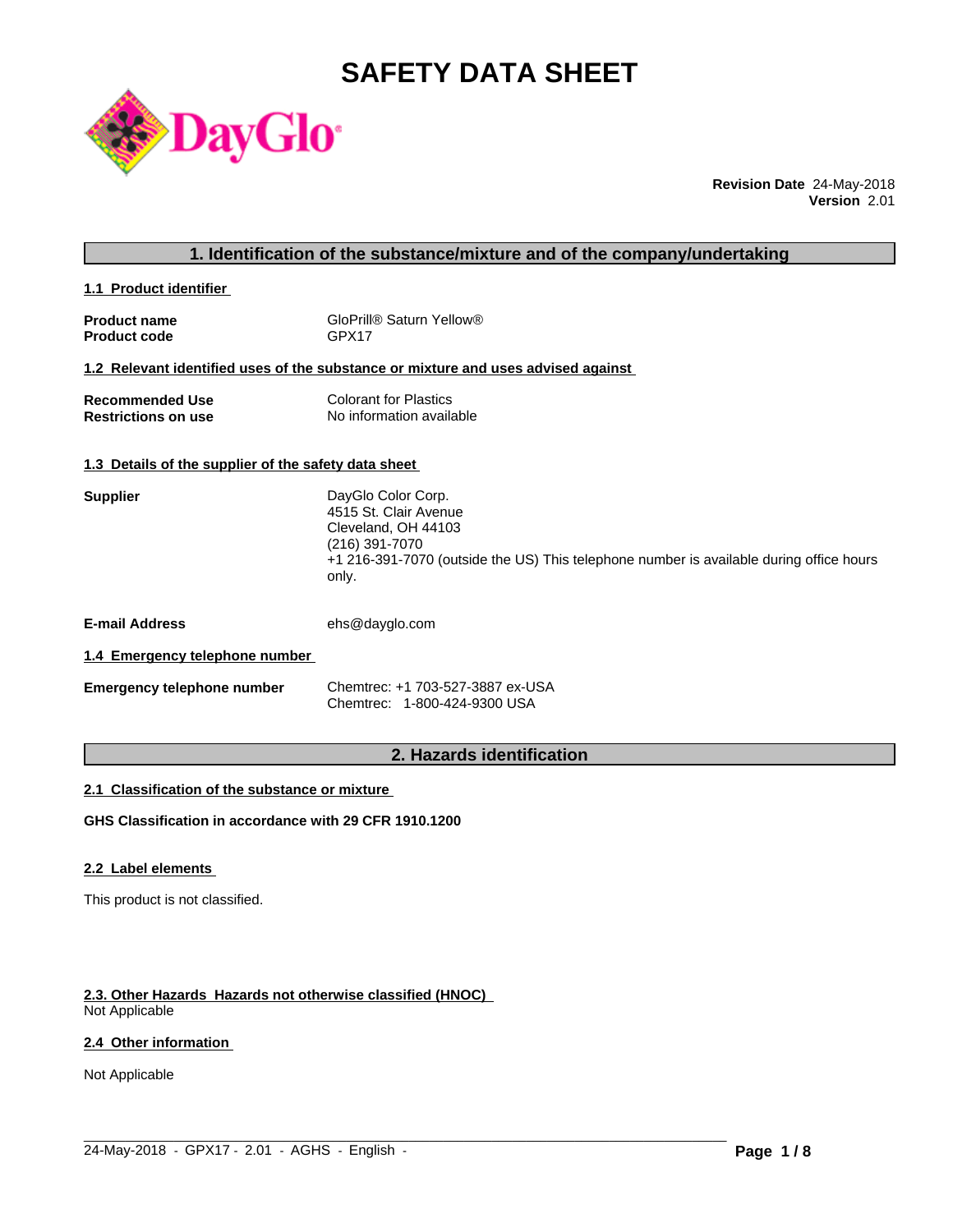# **3. Composition/Information on Ingredients**

#### **Substance**

#### **Mixture**

This material is not considered hazardous by the OSHA Hazard Communication Standard (29 CFR 1910.1200).

| <b>Chemical Name</b>                                                                                  | CAS No.   | Weight-% |  |  |
|-------------------------------------------------------------------------------------------------------|-----------|----------|--|--|
| OXIDE<br><b>SIUM</b><br>MAGNE:                                                                        | 1309-48-4 |          |  |  |
| ו withheld as a trade secret.<br>The exact percentage (concentration) of composition i.<br>ı has been |           |          |  |  |

### **4. First aid measures**

#### **4.1 Description of first-aid measures**

| <b>General advice</b> | No information available.                                                                                                                                                                                               |
|-----------------------|-------------------------------------------------------------------------------------------------------------------------------------------------------------------------------------------------------------------------|
| Eye contact           | Immediately flush with plenty of water. After initial flushing, remove any contact lenses and<br>continue flushing for at least 15 minutes. Keep eye wide open while rinsing. If symptoms<br>persist, call a physician. |
| <b>Skin contact</b>   | Immediate medical attention is not required. Wash off with soap and water.                                                                                                                                              |
| <b>Inhalation</b>     | Immediate medical attention is not required. Move to fresh air.                                                                                                                                                         |
| Ingestion             | Do NOT induce vomiting. Drink plenty of water. Consult a physician.                                                                                                                                                     |
|                       | 4.2 Most important symptoms and effects, both acute and delayed                                                                                                                                                         |
| <b>Symptoms</b>       | See Section 2.2, Label Elements and/or Section 11, Toxicological effects.                                                                                                                                               |
|                       | 4.3 Indication of any immediate medical attention and special treatment needed                                                                                                                                          |
| Notes to physician    | Treat symptomatically.                                                                                                                                                                                                  |
|                       | 5. Fire-Fighting Measures                                                                                                                                                                                               |

# **5.1 Extinguishing media**

#### **Suitable extinguishing media**

Use extinguishing measures that are appropriate to local circumstances and the surrounding environment.

**Unsuitable Extinguishing Media** None.

#### **5.2 Special hazards arising from the substance or mixture**

#### **Special Hazard**

None known based on information supplied.

**Hazardous Combustion Products** Carbon oxides. Nitrogen oxides (NOx).

#### **Explosion Data**

**Sensitivity to Mechanical Impact** None. **Sensitivity to Static Discharge** None.

#### **5.3 Advice for firefighters**

As in any fire, wear self-contained breathing apparatus pressure-demand, MSHA/NIOSH (approved or equivalent) and full protective gear.

 $\_$  ,  $\_$  ,  $\_$  ,  $\_$  ,  $\_$  ,  $\_$  ,  $\_$  ,  $\_$  ,  $\_$  ,  $\_$  ,  $\_$  ,  $\_$  ,  $\_$  ,  $\_$  ,  $\_$  ,  $\_$  ,  $\_$  ,  $\_$  ,  $\_$  ,  $\_$  ,  $\_$  ,  $\_$  ,  $\_$  ,  $\_$  ,  $\_$  ,  $\_$  ,  $\_$  ,  $\_$  ,  $\_$  ,  $\_$  ,  $\_$  ,  $\_$  ,  $\_$  ,  $\_$  ,  $\_$  ,  $\_$  ,  $\_$  ,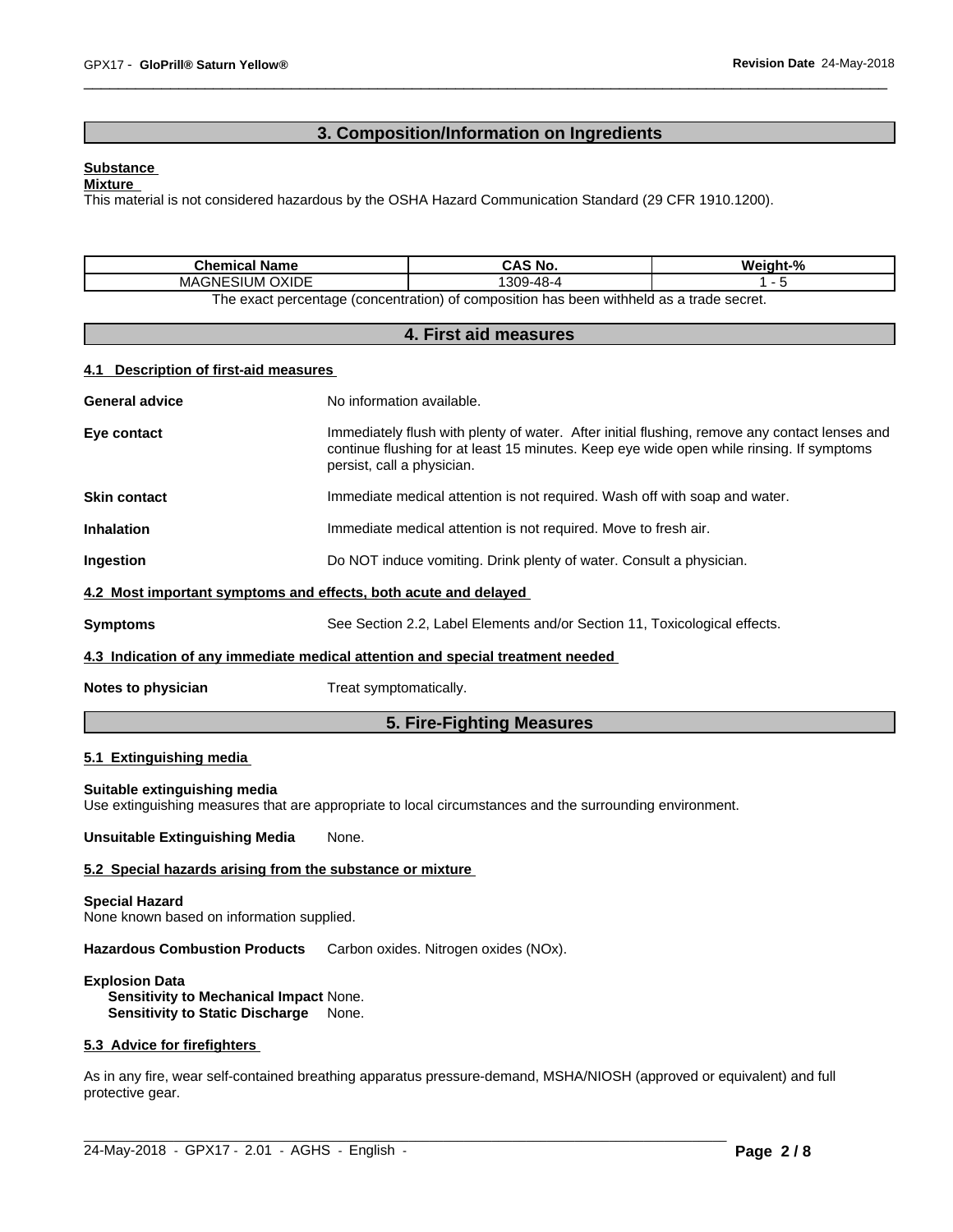# **6. Accidental Release Measures**

# **6.1 Personal precautions, protective equipment and emergency procedures**

Ensure adequate ventilation, especially in confined areas. Use personal protective equipment.

#### **6.2 Environmental precautions**

Prevent product from entering drains. See Section 12 for additional Ecological information.

#### **6.3 Methods and materials for containment and cleaning up**

**Methods for Containment** Prevent further leakage or spillage if safe to do so. **Methods for cleaning up** Use personal protective equipment. Take up mechanically and collect in suitable container for disposal. Prevent product from entering drains. Keep in suitable and closed containers for disposal.

| 7. Handling and storage                                          |                                                                                               |  |
|------------------------------------------------------------------|-----------------------------------------------------------------------------------------------|--|
| 7.1 Precautions for safe handling                                |                                                                                               |  |
| Advice on safe handling                                          | Wear personal protective equipment. Take precautionary measures against static<br>discharges. |  |
| <b>Hygiene measures</b>                                          | Handle in accordance with good industrial hygiene and safety practice.                        |  |
| 7.2 Conditions for safe storage, including any incompatibilities |                                                                                               |  |
| <b>Storage Conditions</b>                                        | Keep tightly closed in a dry and cool place.                                                  |  |
| <b>Materials to Avoid</b>                                        | No materials to be especially mentioned.                                                      |  |
|                                                                  |                                                                                               |  |

# **8. Exposure controls/personal protection**

# **8.1 Exposure Guidelines**

| Chemical Name     | <b>ACGIH TLV</b>         | <b>OSHA PEL</b>          | British Columbia          | Alberta                  | Quebec                   | <b>Ontario TWAEV</b>     |
|-------------------|--------------------------|--------------------------|---------------------------|--------------------------|--------------------------|--------------------------|
| I MAGNESIUM OXIDE | TWA: $10 \text{ ma/m}^3$ | TWA: $15 \text{ ma/m}^3$ | TWA: $10 \text{ ma/m}^3$  | TWA: $10 \text{ ma/m}^3$ | TWA: $10 \text{ mg/m}^3$ | TWA: $10 \text{ ma/m}^3$ |
| 1309-48-4         | inhalable fraction       | fume, total              | TWA: $3 \text{ ma/m}^3$   |                          |                          |                          |
|                   |                          | particulate              | STEL: $10 \text{ ma/m}^3$ |                          |                          |                          |

#### **8.2 Appropriate engineering controls**

| <b>Engineering Measures</b> | Showers              |
|-----------------------------|----------------------|
|                             | Eyewash stations     |
|                             | Ventilation systems. |

#### **8.3 Individual protection measures, such as personal protective equipment**

| <b>Eye/Face Protection</b>    | Safety glasses with side-shields.                                                                              |
|-------------------------------|----------------------------------------------------------------------------------------------------------------|
| Skin and body protection      | Wear chemical resistant footwear and clothing such as gloves, an apron or a whole body<br>suit as appropriate. |
| <b>Respiratory protection</b> | . NIOSH/MSHA approved respiratory protection should be worn if exposure is anticipated.                        |
| <b>Hygiene measures</b>       | See section 7 for more information                                                                             |

 $\_$  ,  $\_$  ,  $\_$  ,  $\_$  ,  $\_$  ,  $\_$  ,  $\_$  ,  $\_$  ,  $\_$  ,  $\_$  ,  $\_$  ,  $\_$  ,  $\_$  ,  $\_$  ,  $\_$  ,  $\_$  ,  $\_$  ,  $\_$  ,  $\_$  ,  $\_$  ,  $\_$  ,  $\_$  ,  $\_$  ,  $\_$  ,  $\_$  ,  $\_$  ,  $\_$  ,  $\_$  ,  $\_$  ,  $\_$  ,  $\_$  ,  $\_$  ,  $\_$  ,  $\_$  ,  $\_$  ,  $\_$  ,  $\_$  ,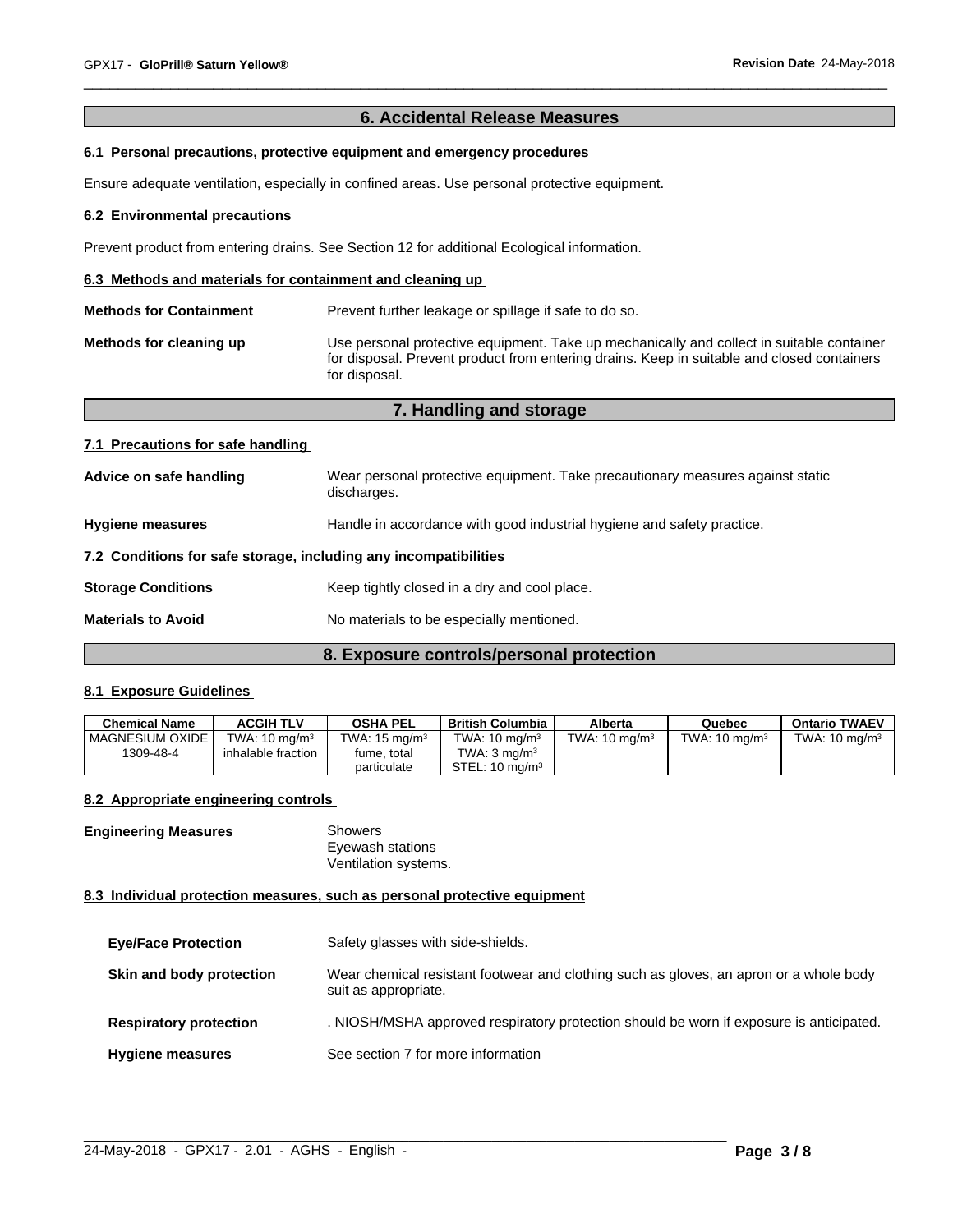# **9. Physical and chemical properties**

# **9.1 Information on basic physical and chemical properties**

| <b>Physical state</b>                                        | Solid              |                                                      |                          |
|--------------------------------------------------------------|--------------------|------------------------------------------------------|--------------------------|
| Appearance                                                   | <b>Pellets</b>     | Color                                                | Yellow                   |
| Odor                                                         | Mild               | <b>Odor Threshold</b>                                | No information available |
|                                                              |                    |                                                      |                          |
| <b>Property</b>                                              | <b>Values</b>      | <b>Remarks • Methods</b><br>No information available |                          |
| pH                                                           |                    |                                                      |                          |
| <b>Melting/freezing point</b>                                |                    | No information available                             |                          |
| <b>Boiling point/boiling range</b>                           |                    | No information available<br>No information available |                          |
| <b>Flash Point</b>                                           |                    | No information available                             |                          |
| <b>Evaporation rate</b>                                      |                    | No information available                             |                          |
| Flammability (solid, gas)                                    |                    |                                                      |                          |
| <b>Flammability Limits in Air</b>                            |                    |                                                      |                          |
| upper flammability limit                                     |                    | No information available                             |                          |
| lower flammability limit                                     |                    | No information available                             |                          |
| Vapor pressure                                               |                    | No information available<br>No information available |                          |
| Vapor density                                                |                    |                                                      |                          |
| <b>Specific Gravity</b>                                      | 1.2                |                                                      |                          |
| <b>Water solubility</b>                                      | Insoluble in water | No information available                             |                          |
| Solubility in other solvents<br><b>Partition coefficient</b> |                    | No information available                             |                          |
|                                                              |                    | No information available                             |                          |
| <b>Autoignition temperature</b>                              |                    | No information available                             |                          |
| <b>Decomposition temperature</b>                             |                    | No information available                             |                          |
| <b>Viscosity, kinematic</b>                                  |                    | No information available                             |                          |
| Viscosity, dynamic                                           |                    |                                                      |                          |
| <b>Explosive properties</b>                                  |                    | No information available                             |                          |
| <b>Oxidizing Properties</b>                                  |                    | No information available                             |                          |
| 9.2 Other information                                        |                    |                                                      |                          |

# **Volatile organic compounds (VOC)** None **content**

# **10. Stability and Reactivity**

 $\_$  ,  $\_$  ,  $\_$  ,  $\_$  ,  $\_$  ,  $\_$  ,  $\_$  ,  $\_$  ,  $\_$  ,  $\_$  ,  $\_$  ,  $\_$  ,  $\_$  ,  $\_$  ,  $\_$  ,  $\_$  ,  $\_$  ,  $\_$  ,  $\_$  ,  $\_$  ,  $\_$  ,  $\_$  ,  $\_$  ,  $\_$  ,  $\_$  ,  $\_$  ,  $\_$  ,  $\_$  ,  $\_$  ,  $\_$  ,  $\_$  ,  $\_$  ,  $\_$  ,  $\_$  ,  $\_$  ,  $\_$  ,  $\_$  ,

#### **10.1 Reactivity**

No dangerous reaction known under conditions of normal use

# **10.2 Chemical stability**

Stable

#### **10.3 Possibility of hazardous reactions**

None under normal processing.

#### **10.4 Conditions to Avoid**

Take precautionary measures against static discharges. Dust formation.

#### **10.5 Incompatible Materials**

None known based on information supplied.

#### **10.6 Hazardous Decomposition Products**

None known based on information supplied.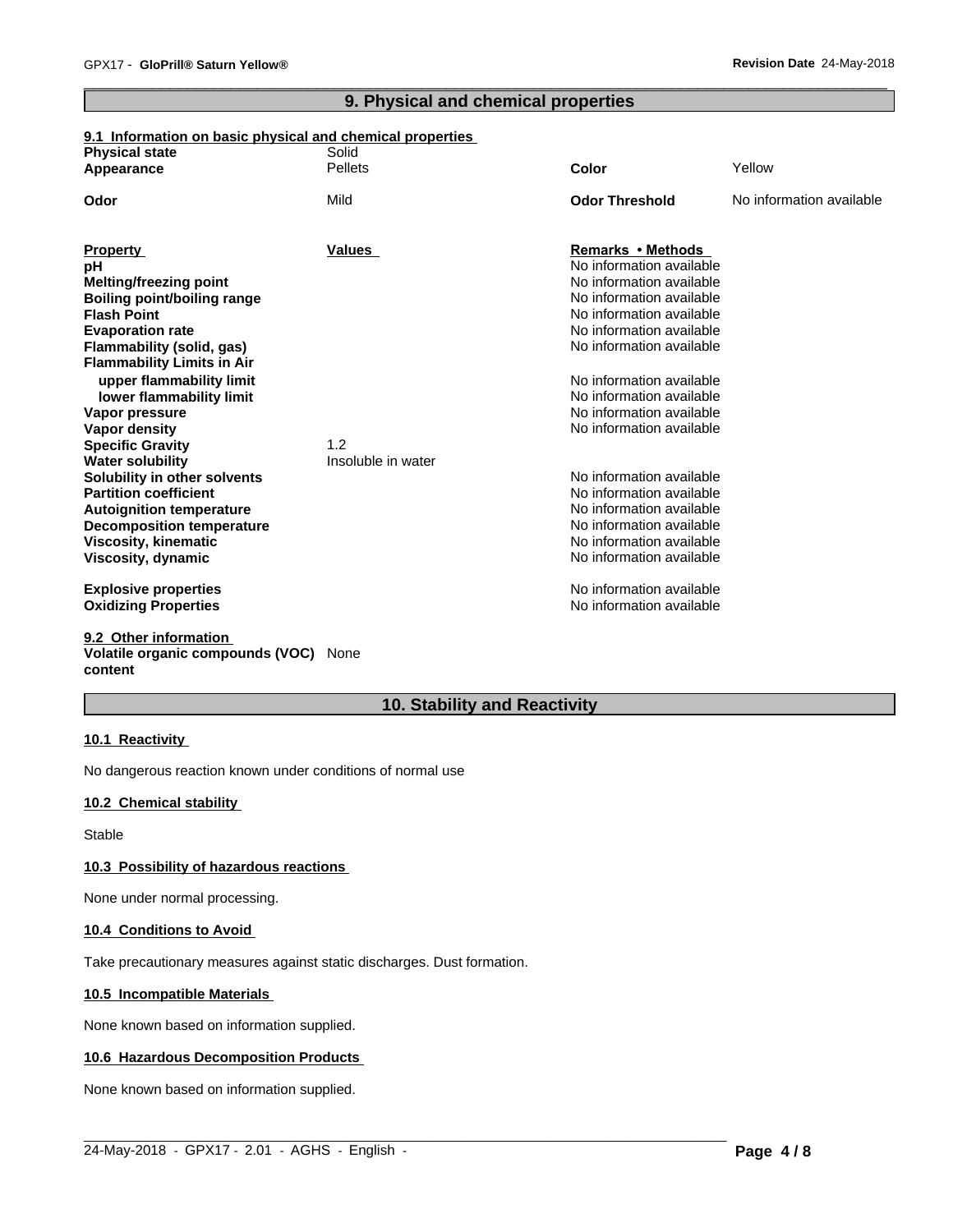# **11. Toxicological information**

# **11.1 Acute toxicity**

**Numerical measures of toxicity: Product Information**

**The following values are calculated based on chapter 3.1 of the GHS document**

**Numerical measures of toxicity: Component Information**

**11.2 Information on toxicologicaleffects**

#### **Skin corrosion/irritation**

Product Information • May cause irritation Component Information • No information available

#### **Serious eye damage/eye irritation**

Product Information • May cause eye irritation Component Information • No information available

# **Respiratory or skin sensitization**

Product Information • No information available Component Information • No information available

#### **Germ cell mutagenicity**

Product Information • No information available Component Information • No information available

#### **Carcinogenicity**

Product Information • Contains no ingredient listed as a carcinogen Component Information •

#### **Reproductive toxicity**

Product Information • No information available Component Information • No information available

#### **STOT - single exposure** No information available

#### **STOT - repeated exposure**

• No known effect

#### **Other adverse effects**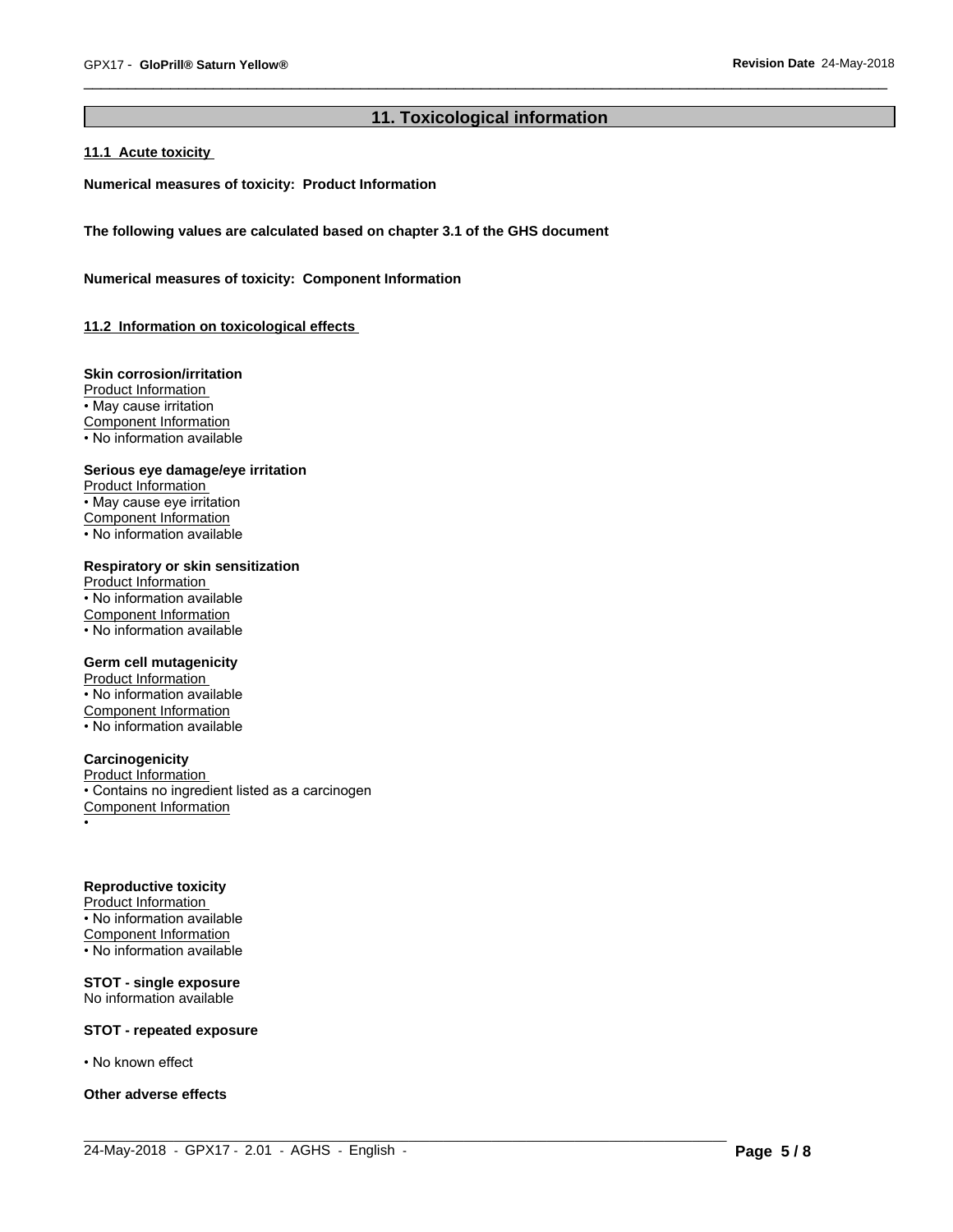Product Information • No information available Component Information • No information available

# **Aspiration hazard**

Product Information • No information available

Component Information

• No information available

# **12. Ecological information**

# **12.1 Toxicity**

**Ecotoxicity No information available** 

48.42 % of the mixture consists of components(s) of unknown hazards to the aquatic environment

#### **Ecotoxicity effects**

#### **12.2 Persistence and degradability**

No information available.

# **12.3 Bioaccumulative potential**

Discharge into the environment must be avoided

#### **12.4 Mobility in soil**

No information available.

#### **12.5 Other adverse effects**

No information available

# **13. Disposal Considerations**

# **13.1 Waste treatment methods**

Dispose of in accordance with federal, state, and local regulations.

| <b>14. Transport Information</b> |               |  |
|----------------------------------|---------------|--|
|                                  |               |  |
| <b>DOT</b>                       | Not regulated |  |
| <b>MEX</b>                       | Not regulated |  |
| <b>IMDG</b>                      | Not regulated |  |
| <b>IATA</b>                      | Not regulated |  |
|                                  |               |  |

|                                | 15. Regulatory information |
|--------------------------------|----------------------------|
| 15.1 International Inventories |                            |
| <b>TSCA</b><br><b>DSL</b>      | Complies<br>-              |

 $\_$  ,  $\_$  ,  $\_$  ,  $\_$  ,  $\_$  ,  $\_$  ,  $\_$  ,  $\_$  ,  $\_$  ,  $\_$  ,  $\_$  ,  $\_$  ,  $\_$  ,  $\_$  ,  $\_$  ,  $\_$  ,  $\_$  ,  $\_$  ,  $\_$  ,  $\_$  ,  $\_$  ,  $\_$  ,  $\_$  ,  $\_$  ,  $\_$  ,  $\_$  ,  $\_$  ,  $\_$  ,  $\_$  ,  $\_$  ,  $\_$  ,  $\_$  ,  $\_$  ,  $\_$  ,  $\_$  ,  $\_$  ,  $\_$  ,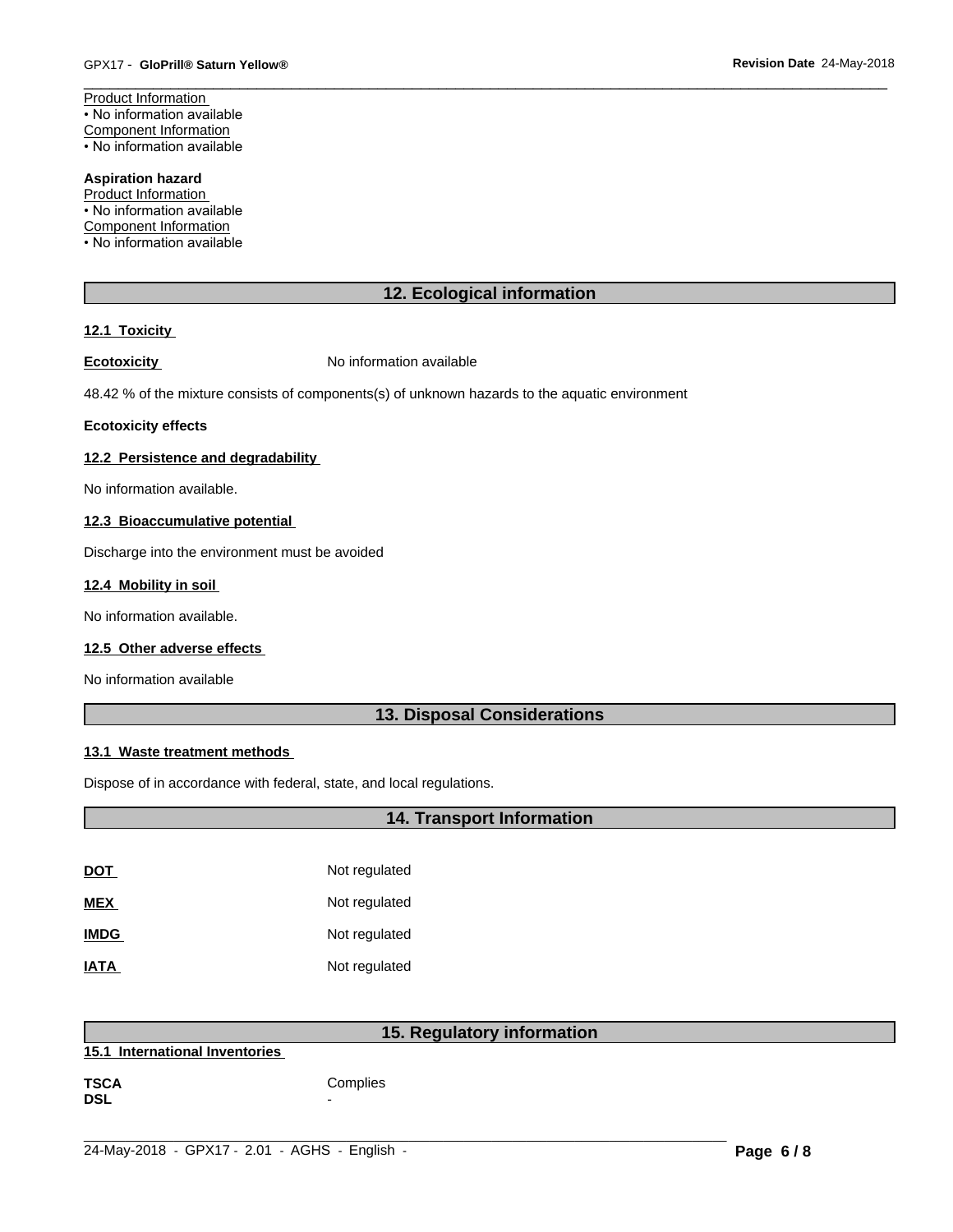| <b>EINECS/ELINCS</b> |   |
|----------------------|---|
| <b>ENCS</b>          | - |
| <b>IECSC</b>         |   |
| <b>KECL</b>          |   |
| <b>PICCS</b>         | - |
| <b>AICS</b>          |   |
| <b>NZIoC</b>         |   |
|                      |   |

 **TSCA** - United States Toxic Substances Control Act Section 8(b) Inventory

 **DSL** - Canadian Domestic Substances List

 **EINECS/ELINCS** - European Inventory of Existing Chemical Substances/European List of Notified Chemical Substances

 **PICCS** - Philippines Inventory of Chemicals and Chemical Substances

 **ENCS** - Japan Existing and New Chemical Substances

 **IECSC** - China Inventory of Existing Chemical Substances

 **KECL** - Korean Existing and Evaluated Chemical Substances

 **PICCS** - Philippines Inventory of Chemicals and Chemical Substances

 **AICS** - Australian Inventory of Chemical Substances

 **NZIoC** - New Zealand Inventory of Chemicals

#### **15.2 U.S. Federal Regulations**

#### **SARA 313**

Section 313 of Title III of the Superfund Amendments and Reauthorization Act of 1986 (SARA). This product contains a chemical or chemicals which are subject to the reporting requirements of the Act and Title 40 of the Code of Federal Regulations, Part 372:

| <b>Chemical Name</b>                         | <b>SARA 313 - Threshold Values %</b> | Weiaht-%  |
|----------------------------------------------|--------------------------------------|-----------|
| Resin (Zinc Compound)                        |                                      | $40 - 50$ |
| ETHYLENE MAA COPOLYMER ZN SALT<br>28516-43-0 | . u                                  | $5 - 10$  |

#### **15.3 Pesticide Information**

Not applicable

#### **15.4 U.S. State Regulations**

# **California Proposition 65**

This product does not contain any Proposition 65 chemicals

| <b>16. Other information</b> |                        |                       |                          |                                           |  |  |
|------------------------------|------------------------|-----------------------|--------------------------|-------------------------------------------|--|--|
| <b>NFPA</b>                  | <b>Health Hazard -</b> | Flammability -        | Instability -            | <b>Physical and chemical</b><br>hazards - |  |  |
| <b>HMIS</b>                  | <b>Health Hazard 1</b> | <b>Flammability 1</b> | <b>Physical Hazard 0</b> | Personal protection X                     |  |  |

#### **Legend:**

*ACGIH (American Conference of Governmental Industrial Hygienists) Ceiling* (C) *DOT (Department of Transportation) EPA (Environmental Protection Agency) IARC (International Agency for Research on Cancer) International Air Transport Association (IATA) International Maritime Dangerous Goods (IMDG) NIOSH (National Institute for Occupational Safety and Health) NTP (National Toxicology Program) OSHA (Occupational Safety and Health Administration of the US Department of Labor) PEL (Permissible Exposure Limit) Reportable Quantity (RQ) Skin designation* (S\*) *STEL (Short Term Exposure Limit) TLV® (Threshold Limit Value) TWA (time-weighted average)*